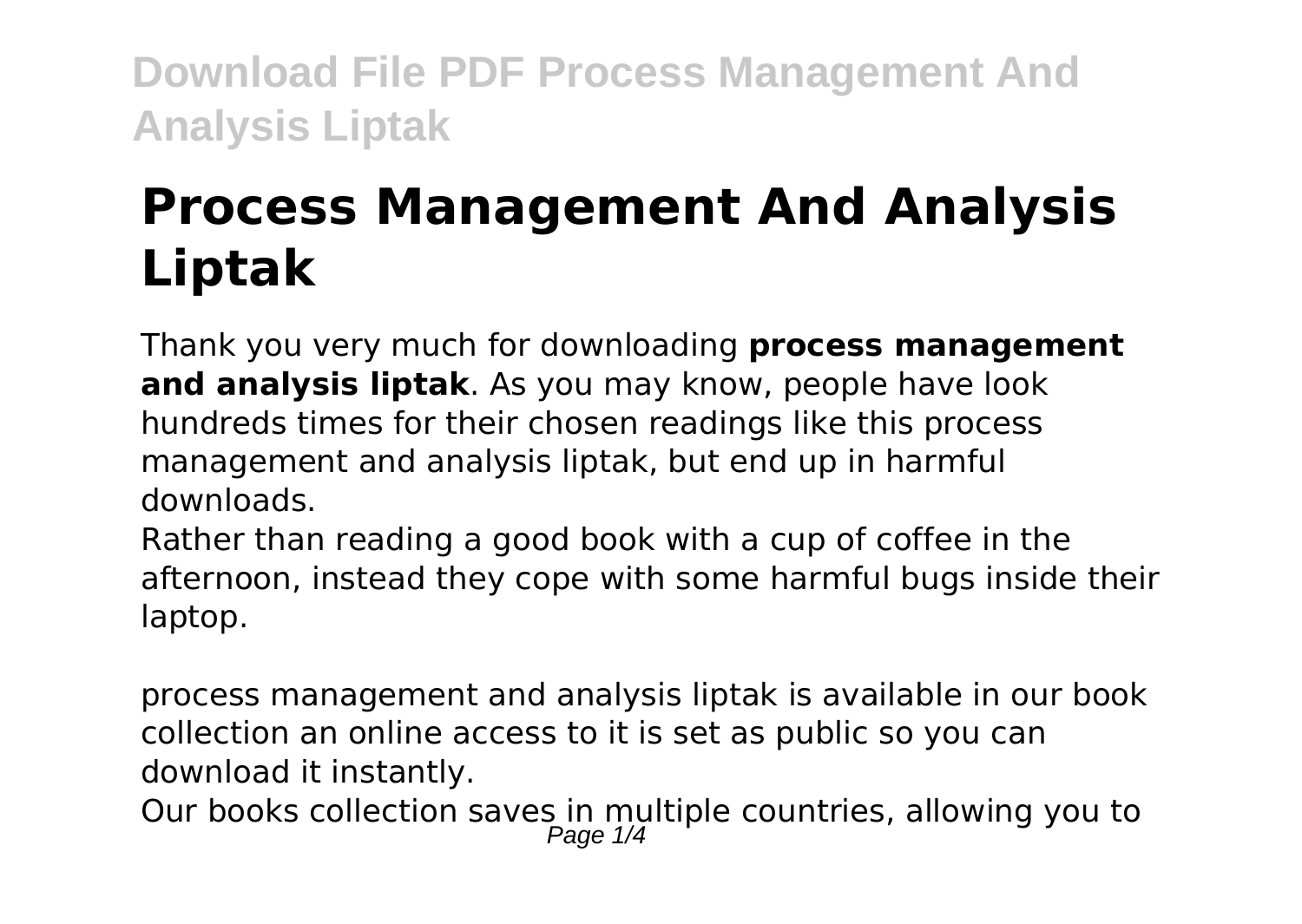get the most less latency time to download any of our books like this one.

Merely said, the process management and analysis liptak is universally compatible with any devices to read

Therefore, the book and in fact this site are services themselves. Get informed about the \$this title. We are pleased to welcome you to the post-service period of the book.

#### **Process Management And Analysis Liptak**

An annunciator panel, also known in some aircraft as the Centralized Warning Panel (CWP) or Caution Advisory Panel (CAP), is a group of lights used as a central indicator of status of equipment or systems in an aircraft, industrial process, building or other installation.Usually, the annunciator panel includes a main warning lamp or audible signal to draw the attention of operating personnel ...  $_{\text{Page 2/4}}$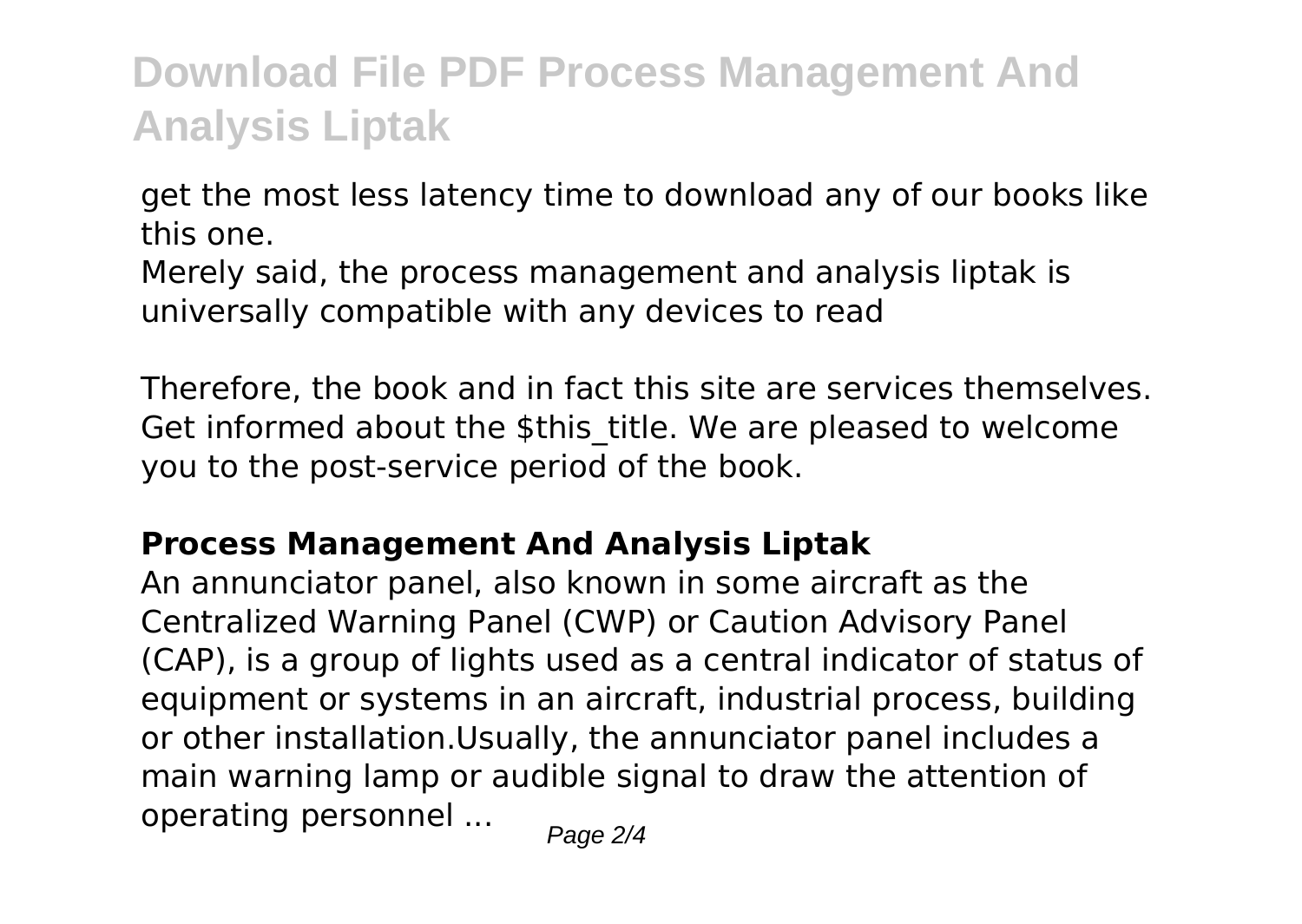### **Annunciator panel - Wikipedia**

The efficient-market hypothesis (EMH) is a hypothesis in financial economics that states that asset prices reflect all available information. A direct implication is that it is impossible to "beat the market" consistently on a risk-adjusted basis since market prices should only react to new information.

#### **Efficient-market hypothesis - Wikipedia**

Introduction. The dairy industry includes the transformation of raw milk into pasteurised and sour milk, yoghurt, hard, soft and cottage cheese, cream and butter products, ice cream, milk and whey powders, lactose, condensed milk, as well as various types of desserts (1–6).The general distinctions among these foods are due to the reuse of non- -fat milk and whey (a by-product in cheese ...